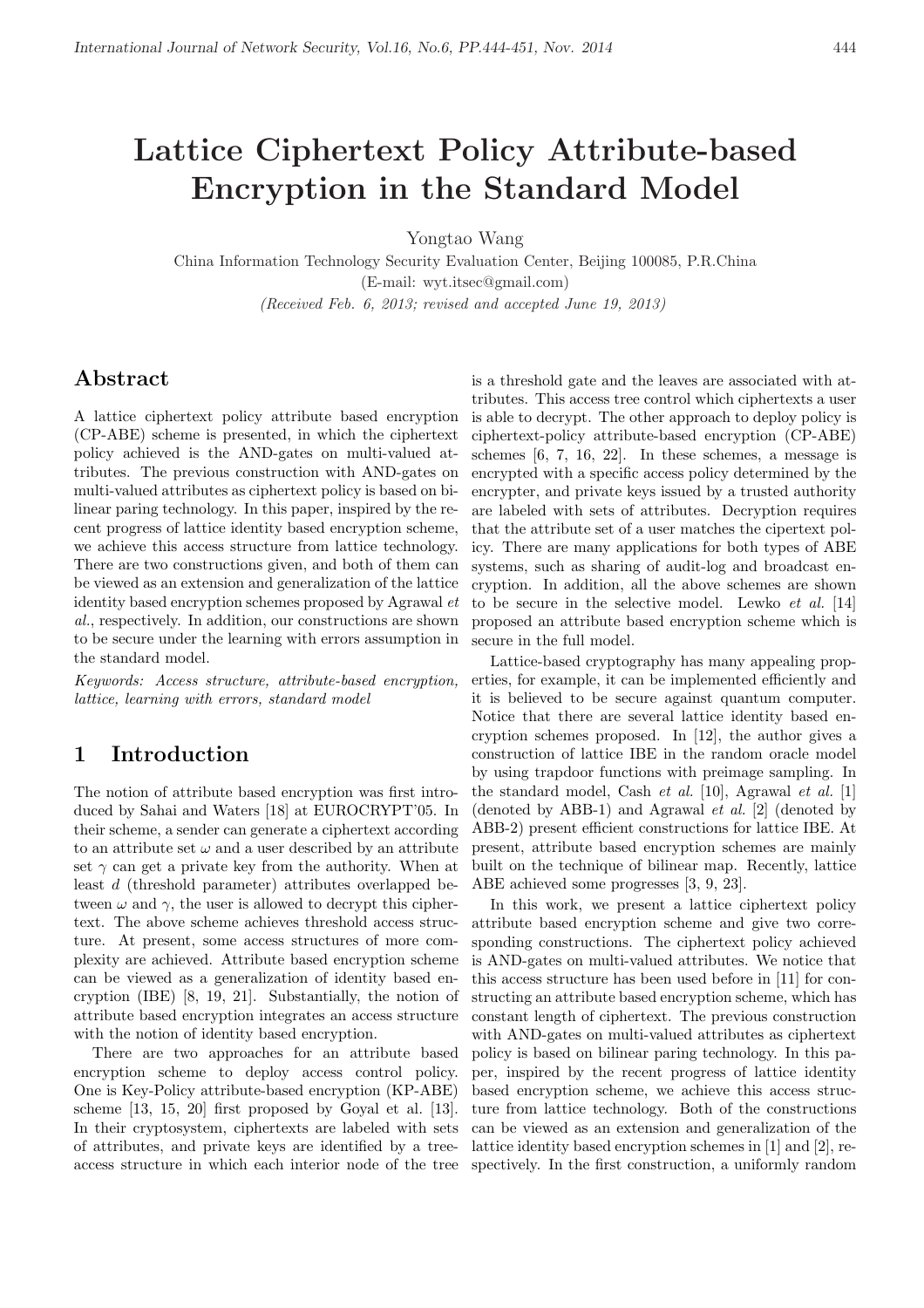vector  $u_{i,j} \in \mathbb{Z}_q^n$  is chosen to represent an attribute value  $v_{i,j}$ , where  $i \in [N], j \in [N_i]$ , and we map attribute vectors to matrices by the encoding function with full-rank differences (FRD)  $H: \mathbb{Z}_q^n \to \mathbb{Z}_q^{n \times n}$  described in [1]. Based definition the above, we can compute  $\sum_{v_{i,j}\in L} H(u_{i,j})$  for some attribute list  $L$  due to the domain of  $\overrightarrow{H}$  forms an additive group. However, the private key for a user in this construction is a vector  $e \in \mathbb{Z}^{2m}$ . Furthermore, we give another construction, which is based on the lattice identity based encryption scheme in [2] and is a fix dimension lattice ciphertext-policy attribute-based encryption scheme (*i.e.*,  $e \in \mathbb{Z}^m$ ). Thus, this construction has short private key. If we view the original lattice IBE in [2] as a lattice ABE supporting And-gates on two-valued attributes  $(i.e., 1 or 0)$ , our construction extends it to a lattice ABE that achieves And-gates on multi-valued attributes. In addition, both our constructions are shown to be secure under the learning with errors assumption in the standard model. Note that the access structure achieved in this paper is relatively simple, and it is the future work for achieving access structure of more complexity.

The rest of the paper is organized as follows. In Section 2 we recall some preliminaries. In Section 3 we describe our first construction and prove its security. The second construction and it's proof for security are presented in Section 4. Finally, we conclude in Section 5.

## 2 Preliminaries

In this section, we describe some preliminaries for our scheme. Throughout the paper, we say  $i \in [n]$  means that  $i \in \{1, 2, ..., n\}$ . Let  $S = \{s_1, s_2, ..., s_j\}$  be a set of vectors. The notation  $||S||$  denotes the  $\ell_2$  length of the longest vector in  $S$ ,  $\tilde{S}$  denotes the Gram-Schmidt orthogonalization of S and  $\|\tilde{S}\|$  denotes the Gram-Schmidt norm of S.

## 2.1 Access Structure and Ciphertext Policy Attribute based Encryption

Access structure. In our scheme, the policy that we achieved is AND-gates on multi-valued attributes. This access structure has been used before in [11] and is defined as follows.

Definition 1. Let  $\mathcal{U} = \{att_1, att_2, \ldots, att_N\}$  be a set of attributes. For att<sub>i</sub>  $\in \mathcal{U}$ ,  $S_i = \{v_{i,1}, v_{i,2}, \ldots, v_{i,N_i}\}$  is a set of possible values, where  $N_i$  is the number of possible values for att<sub>i</sub>. Let  $L = [L_1, L_2, \ldots, L_N], L_i \in S_i$  be an attribute list for a user, and  $W = [W_1, W_2, ..., W_N], W_i \in$  $S_i$  be an access structure. The notation  $L \models W$  expresses that an attribute list  $L$  satisfies an access structure  $W$ , namely,  $L_i = W_i (i = 1, 2, ..., N)$ .

Note that the total number of access structures is  $\Pi_{i=1}^N N_i$ . To generate a ciphertext under some access structure  $W$ , an encryptor has to explicitly indicate a value  $v_{i,*}$  from  $S_i = \{v_{i,1}, v_{i,2}, \ldots, v_{i,N_i}\}$  for each  $att_i \in \mathcal{U}$ .

Ciphertext policy attribute based encryption. Formally, a ciphertext policy attribute based encryption scheme consists of four polynomial-time algorithms described as follows [16]:

- Setup: This algorithm takes as input the security parameter  $\kappa$  and generates a set of domain parameters consisting of a public parameter  $PP$  and a master secret key MK. It is a randomized algorithm.
- KeyGen: Given the public parameter  $PP$ , the master secret key  $MK$  and an attribute list  $L$  for a user, this algorithm generates a user secret key  $SK_L$  associated with L. It could be probabilistic.
- Encrypt: On input of the public parameter  $PP$ , and access structure  $W$  and a message  $M$ , this algorithm outputs a ciphertext C. It should be probabilistic.
- Decrypt: On input of a user secret key  $SK_L$  and a ciphertext  $C$  for a message  $M$  encrypted under an ac- $\cos$  structure  $W$ , this algorithm outputs the message M if  $L \models W$ .

In our scheme, each ciphertext is encrypted for a message bit  $b \in \{0, 1\}$ . Thus, M in the above description of algorithms means a message bit b.

The security model of our scheme is modified from the model in [1] and is defined by using the following selective security game. This game captures a strong privacy property that it is indistinguishable between the challenge ciphertext and a random element in the ciphertext space.

#### Selective security game for our lattice CP-ABE:

- Init. The adversary declares an access structure  $W^*$ , that he wishes to be challenged upon.
- Setup. The challenger runs the Setup algorithm of the scheme and gives the public parameters  $PP$  to the adversary.
- **Phase 1.** The adversary is allowed to issue private key queries for any attribute list L, where  $L \not\vDash W^*$ . The challenger runs algorithm **KeyGen** to obtain a private key  $SK_L$  and returns it to the adversary.
- Challenge. The adversary submits a message bit  $b^* \in \{0, 1\}$ . The challenger flips a random coin r and chooses a random ciphertext  $C$  in the ciphertext space. If  $r = 0$ , it sets the challenge ciphertext  $C^* =$ **Encrypt**( $PP, W^*, b^*$ ). Otherwise (*i.e.*,  $r = 1$ ), it sets challenge ciphertext  $C^* = C$ . It sends  $C^*$  to the adversary.
- Phase 2. Phase 1 is repeated.
- Guess. The adversary outputs a guess  $r'$  of  $r$ .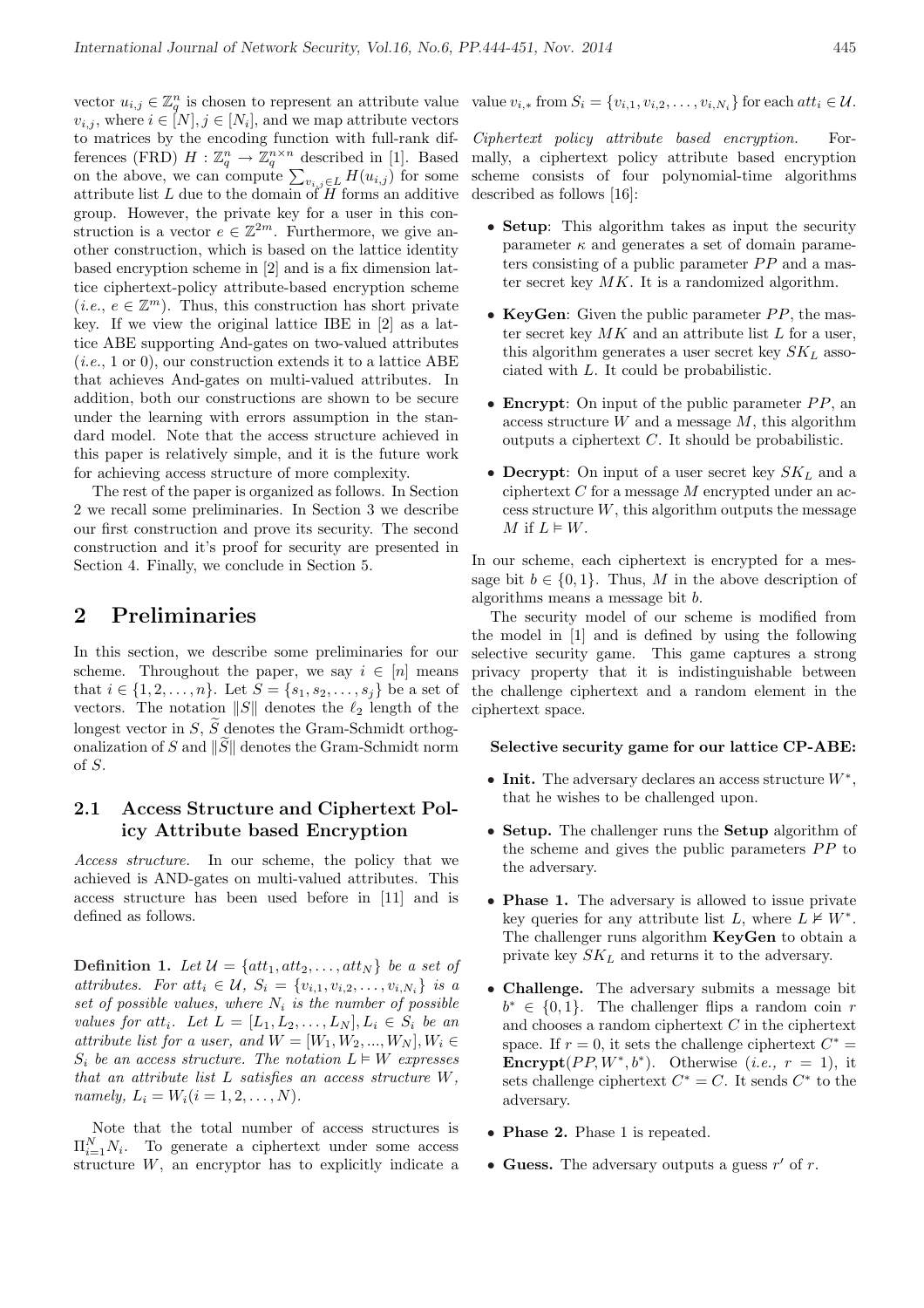The advantage  $\epsilon$  of an adversary  $\mathcal A$  in this game is defined as  $|\Pr[r'=r]-\frac{1}{2}|$ . In addition, the adversary does not declare an access structure  $W^*$  before the **Setup** stage in the adaptive security game.

Definition 2. A lattice ciphertext policy attribute based encryption scheme is secure in the selective model if all polynomial-time adversaries have at most a negligible advantage in the above game.

## 2.2 Integer Lattices and the Gram-Schmidt Norm of a Basis

In this section, we give some definitions that are directly related to our construction. For further information (such as the discrete Gaussian distribution over lattice), the reader is referred to previous literatures [1, 2, 10, 12].

Integer lattices. Let  $b_1, b_2, \ldots, b_m \in \mathbb{R}^m$  be m linearly independent vectors, the m-dimensional full-rank lattice generated by those vectors is the set defined as

$$
\Lambda = \mathcal{L}(b_1, b_2, \dots, b_m) = \left\{ \sum_{i=1}^m x_i b_i | x_i \in \mathbb{Z} \right\}.
$$

The set of the vectors  $b_1, b_2, \ldots, b_m$  is a basis of the lattice Λ. In addition, if define the m × m matrix B by letting his columns are  $b_1, b_2, \ldots, b_m$ , we have equivalently

$$
\Lambda = \mathcal{L}(B) = \mathcal{L}(b_1, b_2, \dots, b_m) = \{Bx | x \in \mathbb{Z}^m\}.
$$

Further, it is called integer lattice when  $\Lambda \subseteq \mathbb{Z}^m$ .

**Definition 3.** ([1]) For prime  $q, A \in \mathbb{Z}_q^{n \times m}$  and  $u \in \mathbb{Z}_q^n$ , define:

$$
\Lambda_q(A) = \{ e \in \mathbb{Z}^m \text{ s.t. } \exists s \in \mathbb{Z}_q^n \text{ where } A^\top s = e \text{ (mod)}q \},
$$
  

$$
\Lambda_q^\perp(A) = \{ e \in \mathbb{Z}^m \text{ s.t. } Ae = 0 \text{ (mod)}q \},
$$
  

$$
\Lambda_q^u(A) = \{ e \in \mathbb{Z}^m \text{ s.t. } Ae = u \text{ (mod)}q \}.
$$

Observe that if  $t \in \Lambda_q^u(A)$  then  $\Lambda_q^u(A) = \Lambda_q^{\perp}(A) + t$  and hence  $\Lambda_q^u(A)$  is a shift of  $\Lambda_q^{\perp}(A)$ .

The Gram-Schmidt Norm of a basis. There exist a probabilistic polynomial-time algorithm to sample an uniform matrix  $A \in \mathbb{Z}_q^{n \times m}$  with a basis  $T_A$  of  $\Lambda_q^{\perp}(A)$ , where  $T_A$  has low Gram-Schmidt norm [4, 5]. The following description of the theorem is from Theorem 1 of [1], which itself follows from Theorem 3.2 of [5] by taking  $\delta = 1/3$ .

**Theorem 1.** Let  $q \geq 3$  be odd and m [6n log q]. There is a probabilistic polynomial-time algorithm  $\text{TrapGen}(q, n)$  that outputs a pair  $(A \in \mathbb{Z}_q^{n \times m})$ ,  $S \in \mathbb{Z}^{m \times m}$  such that A is statistically close to a uniform matrix in  $\mathbb{Z}_q^{n \times m}$  and S is a basis for  $\Lambda_q^{\perp}(A)$  satisfying

 $\|\widetilde{S}\| \leq O(\sqrt{\epsilon})$  $n \log q$  and  $||S|| \leq O(n \log q)$ 

with all but negligible probability in n.

#### 2.3 Learning with Errors

We reduce the security of our constructions to the learning with errors (LWE) problem, which is a hard problem on lattices defined in [17]. Here, we follow the description in [1].

**Definition 4.** Consider a prime  $q$ , a positive integer  $n$ , and a distribution X over  $\mathbb{Z}_q$ , all public. An  $(\mathbb{Z}_q, n, \mathcal{X})$ -LWE problem instance consists of access to an unspecified challenge oracle O, being, either, a noisy pseudo-random sampler  $\mathcal{O}_s$  carrying some constant random secret key  $s \in \mathcal{O}_s$  $\mathbb{Z}_q^n$ , or, a truly random sampler  $\mathcal{O}_\$$ , whose behaviors are respectively as follows:

- $\mathcal{O}_s$ : outputs samples of the form  $(u_i, v_i) = (u_i, u_i^{\top} s +$  $(x_i) \in \mathbb{Z}_q^n \times \mathbb{Z}_q$ , where,  $s \in \mathbb{Z}_q^n$  is a uniformly distributed persistent value invariant across invocations,  $x_i \in \mathbb{Z}_q$  is a fresh sample from X, and  $u_i$  is uniform in  $\mathbb{Z}_q^n$ .
- $\mathcal{O}_\$$ : outputs truly uniform random samples from  $\mathbb{Z}_q^n \times$  $\mathbb{Z}_q$  .

The  $(\mathbb{Z}_q, n, \mathcal{X})$ -LWE problem allows repeated queries to the challenge oracle  $\mathcal{O}$ . We say that an algorithm  $\mathcal A$ decides the  $(\mathbb{Z}_q, n, \mathcal{X})$ -LWE problem if  $|Pr[\mathcal{A}^{\mathcal{O}_s} = 1]$  –  $Pr[\mathcal{A}^{\mathcal{O}_{\$}}=1]|$  is non-negligible for a random  $s \in \mathbb{Z}_q^n$ .

The noise distribution  $\bar{\Psi}_{\alpha}$  is defined as follows.

**Definition 5.** ([1]) Consider a real parameter  $\alpha$  =  $\alpha(n) \in (0,1)$  and a prime q. Denote by  $\mathbb{T} = \mathbb{R}/\mathbb{Z}$  the group of reals  $[0, 1)$  with addition modulo 1. Denote by  $\Psi_{\alpha}$  the distribution over  $\mathbb T$  of a normal variable with mean  $\Psi_\alpha$  the aistribution over  $\mathbb I$  of a normal variable with mean<br>0 and standard deviation  $\alpha/\sqrt{2\pi}$  then reduced modulo 1. Denote by  $\lfloor x \rfloor = \lfloor x + \frac{1}{2} \rfloor$  the nearest integer to the real  $x \in \mathbb{R}$ . We denote by  $\tilde{\Psi}_{\alpha}$  the discrete distribution over  $\mathbb{Z}_q$  of the random variable  $\lfloor qX \rfloor$  mod q where the random variable  $X \in \mathbb{T}$  has distribution  $\Psi_{\alpha}$ .

In [17], the author shows that the  $(\mathbb{Z}_q, n, \bar{\Psi}_\alpha)$ -LWE problem is hard for certain noise distributions  $\bar{\Psi}_{\alpha}$  by using a quantum reduction.

**Theorem 2.** ( $\left(17\right)$ ) If there exists an efficient, possibly quantum, algorithm for deciding the  $(\mathbb{Z}_q, n, \bar{\Psi}_{\alpha})$ LWE problem for  $q > 2\sqrt{n}/\alpha$  then there exists an efficient quantum algorithm for approximating the SIVP and GapSVP problems, to within  $\tilde{O}(n/\alpha)$  factors in the  $\ell_2$ norm, in the worst case.

# 3 Our Construction based on the ABB-1 Scheme

This construction is based on the lattice IBE in [1] and makes use of their sampling algorithms. In the construction, the authority can generate private keys for all user by using the algorithm SampleLeft. In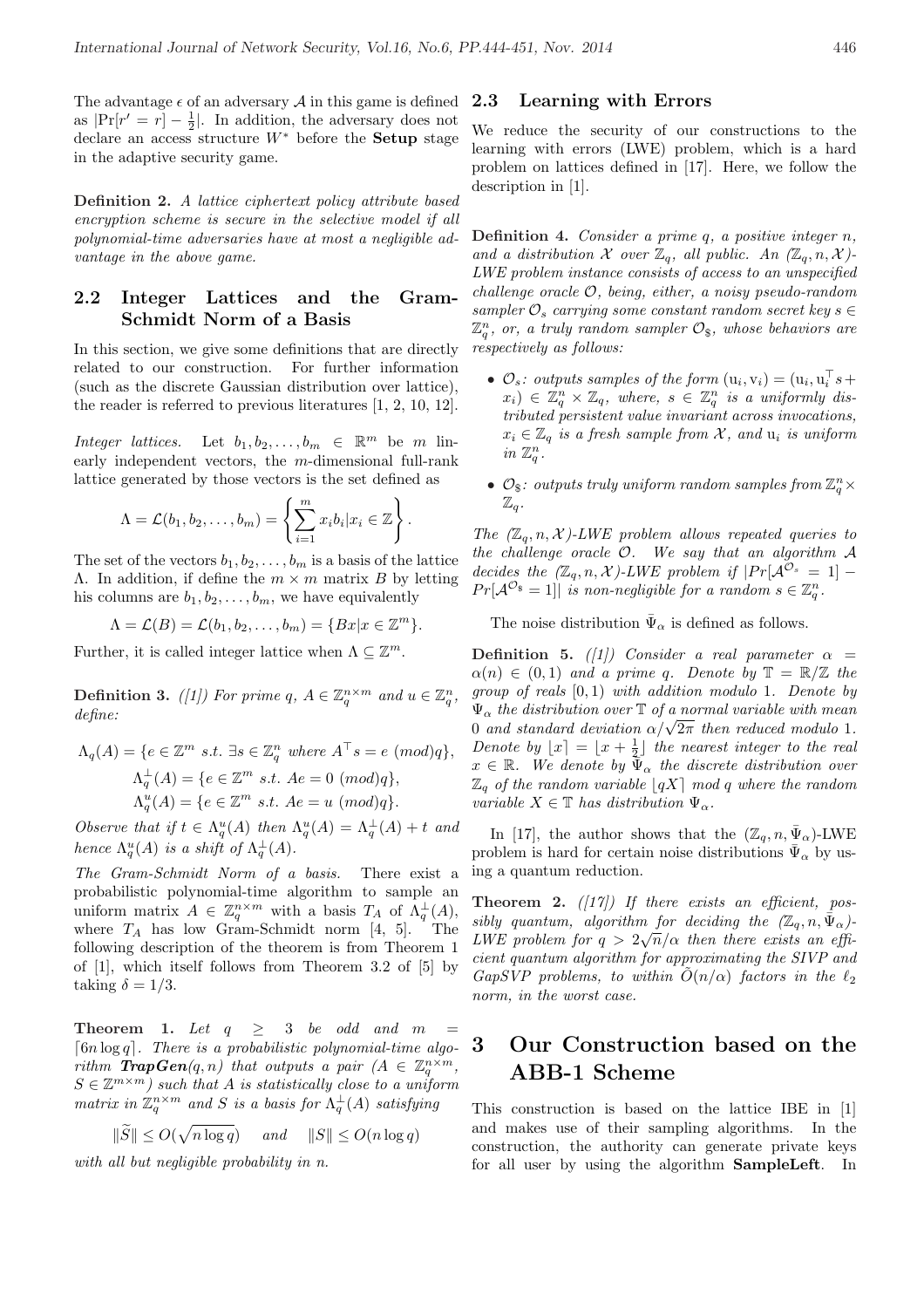respond the private key queries made by the adversary. We refer the reader to previous literature for the concrete definitions of those two algorithms. The inputs and outputs of the algorithms are as follows.

#### Algorithm **SampleLeft** $(A, M_1, T_A, u, \sigma)$ :

- Inputs: A rank n matrix A in  $\mathbb{Z}_q^{n \times m}$ , a matrix  $M_1$ in  $\mathbb{Z}_q^{n \times m_1}$ , a "short" basis  $T_A \in \mathbb{Z}_q^{m \times m}$  of  $\Lambda_q^{\perp}(A)$ , a vector  $u \in \mathbb{Z}_q^n$  and a gaussian parameter  $\sigma > ||\widetilde{T_A}||$ .  $\omega(\sqrt{\log(m+m_1)})$ .
- Outputs: Let  $F_1 = (A|M_1)$ . The algorithm outputs a vector  $e \in \Lambda_q^u(F_1)$  (*i.e.*,  $F_1 \cdot e = u$ ).

Algorithm  $\textbf{SampleRight}(A, B, R, T_B, u, \sigma)$ :

- Inputs: A matrix A in  $\mathbb{Z}_q^{n \times m}$ , a rank n matrix B in  $\mathbb{Z}_q^{n \times m}$ , a uniform random matrix  $R \in \{-1, 1\}^{m \times m}$ , a basis  $T_B \in \mathbb{Z}_q^{m \times m}$  of  $\Lambda_q^{\perp}(B)$ , a vector  $u \in \mathbb{Z}_q^n$  and a gaussian parameter  $\sigma > ||\widetilde{T}_B|| \cdot \sqrt{m} \cdot \omega(\log m)$ .
- Outputs: Let  $F_2 = (A|AR + B)$ . The algorithm outputs a vector  $e \in \Lambda_q^u(F_2)$   $(i.e., F_2 \cdot e = u)$ .

The ideas behind the construction are as follows. For each value  $v_{i,j}$ , where  $i \in [N], j \in [N_i]$ , we will choose a uniformly random vector  $u_{i,j} \in \mathbb{Z}_q^n$ . Then, use the encoding function with full-rank differences (FRD)  $H$ , described as in [1], to map  $u_{i,j}$  to a matrix  $H(u_{i,j}) \in$  $\mathbb{Z}_q^{n \times n}$ . Thanks to the construction of H, we can com- $\sum_{v_{i,j}\in L} H(u_{i,j})$  for some attribute list L. In addipute  $\sum_{v_{i,j}\in L} H(u_{i,j})$  for some attribute list E. In addition, notice that  $\sum_{v_{i,j}\in L} H(u_{i,j}) \neq \sum_{v_{i,j}\in L'} H(u_{i,j})$  with overwhelming probability for  $L \neq L'$  due to all  $u_{i,j}$  are uniformly random. Thus, we get a lattice ciphertext policy attribute based encryption that the ciphertext policy is AND-gates on multi-valued attributes.

## 3.1 Description

**Setup**( $1^{\lambda}$ ): Take a security parameter  $\lambda$  as input, and set the parameters  $q, n, m, \sigma, \alpha$  as in [1]. The authority generates a uniformly random matrix  $A \in \mathbb{Z}_q^{n \times m}$  with a short basis  $T_A \in \mathbb{Z}_q^{m \times m}$  for  $\Lambda_q^{\perp}(A)$  by using **TrapGen** $(q, n)$ . Choose uniformly random matrices  $B, A_1 \in \mathbb{Z}_q^{n \times m}$  and a uniformly random vector  $u \in \mathbb{Z}_q^n$ . For each  $v_{i,j}$ , where  $i \in [N], j \in [N_i],$  choose a uniformly random vector  $u_{i,j} \in \mathbb{Z}_q^n$ . Now, set the public parameter PP and the master key  $MK$  as:

$$
PP = (A, B, A_1, u, \{u_{i,j}\}_{i \in [N], j \in [N_i]}) \quad MK = (T_A).
$$

 $KeyGen(PP, MK, L):$  Takes the the public parameter  $PP$ , the master key  $MK$  and attribute list  $L$  as in-*PP*, the master key *MK* and attribute list *L* as in-<br>puts, the authority sets  $F_L = A|A_1 + (\sum_{v_{i,j} \in L} H(u_{i,j}))$ .  $B$ , where  $H$  is an encoding function with full-rank B, where *H* is an encoung function with fun-rank where *A*, C and  $A_{i,j}$  for  $i \in [N_1, j \in [N_i]$  are matrices in differences. We assume that  $\sum_{v_{i,j} \in L} H(u_{i,j}) \neq$  the public parameters. In the adaptive security model, i

the simulation, the simulator can use **SampleRight** to  $\sum_{v_{i,j} \in L'} H(u_{i,j})$  for all  $L \neq L'$ . Now sample the private key  $e_L$  as:

$$
e_L \leftarrow \textbf{SampleLeft}(A, A_1 + (\sum_{v_{i,j} \in L} H(u_{i,j})) \cdot B, T_A, u, \sigma).
$$

In addition, notice that we have  $F_L \cdot e_L = u$ .

**Encrypt**( $PP, b, W$ ): Take the public parameter  $PP$ , a message bit  $b \in \{0, 1\}$  and a policy W as inputs, do the following:

- Set  $F_W = A|A_1 + (\sum_{v_{i,j} \in W} H(u_{i,j})) \cdot B$ .
- Choose a uniformly random  $s \in \mathbb{Z}_q^n$  and a uniformly random matrix  $R \in \{-1, 1\}^{m \times m}$ .
- Choose noise vectors  $x \in \mathbb{Z}_q$  and  $y \in \mathbb{Z}_q^m$  according to the distribution  $\bar{\Psi}_{\alpha}$ , and set  $z \leftarrow R^{\top} y \in \mathbb{Z}_q^m$ .
- Set  $c_0 \leftarrow u^\top s + x + b\lfloor \frac{q}{2} \rfloor, c_1 \leftarrow F_W^\top s +$  $\lceil y \rceil$ z  $\overline{a}$  $\in \mathbb{Z}_q^{2m}$ and the ciphertext  $C = (W, c_0, c_1)$ .

**Decrypt**( $PP, C, e_L$ ): Let C be encrypted under policy W. If  $L \models W$ , do the following:

- Compute  $w \leftarrow c_0 e_L^{\top} c_1 \in \mathbb{Z}_q$ .
- If  $|w \lfloor \frac{q}{2} \rfloor | < \lfloor \frac{q}{4} \rfloor$  in Z, output 1, otherwise, output 0.

Notice that the above Encrypt and Decrypt algorithms are the same as the construction in the standard model of [1], except that the methods that we compute  $F_L$ ,  $F_W$ and  $e_L$ . This construction extends the original lattice identity based encryption to a lattice ABE supporting And-gates on multi-valued attributes.

#### 3.2 Analysis of the Construction

When  $L \models W$ , we have the following equation

$$
w = c_0 - e_L^{\top} c_1 = b \lfloor \frac{q}{2} \rfloor + x - e_L^{\top} \begin{bmatrix} y \\ z \end{bmatrix}.
$$

For more details about the discussion of the error term (it is bounded by  $\tilde{O}(q\alpha\sigma m)$  and the concrete setting of the security parameters  $q, m, \alpha$ , and  $\sigma$ , we refer the reader to previous literature [1].

Some extensions are as follows. As mentioned in [1, 12], the same ephemeral randomness s can be reused for encrypting multi message bits. This result is also hold true in our setting. In addition, we can improve the above construction to achieve adaptively secure CP-ABE. Choose uniformly random matrices  $A_{i,j} \in \mathbb{Z}_q^{n \times m}$  for  $i \in [N], j \in$ [ $N_i$ ] and set  $F_L$  as

$$
F_L = A|C + \sum_{v_{i,j} \in L} A_{i,j},
$$

where A, C and  $A_{i,j}$  for  $i \in [N], j \in [N_i]$  are matrices in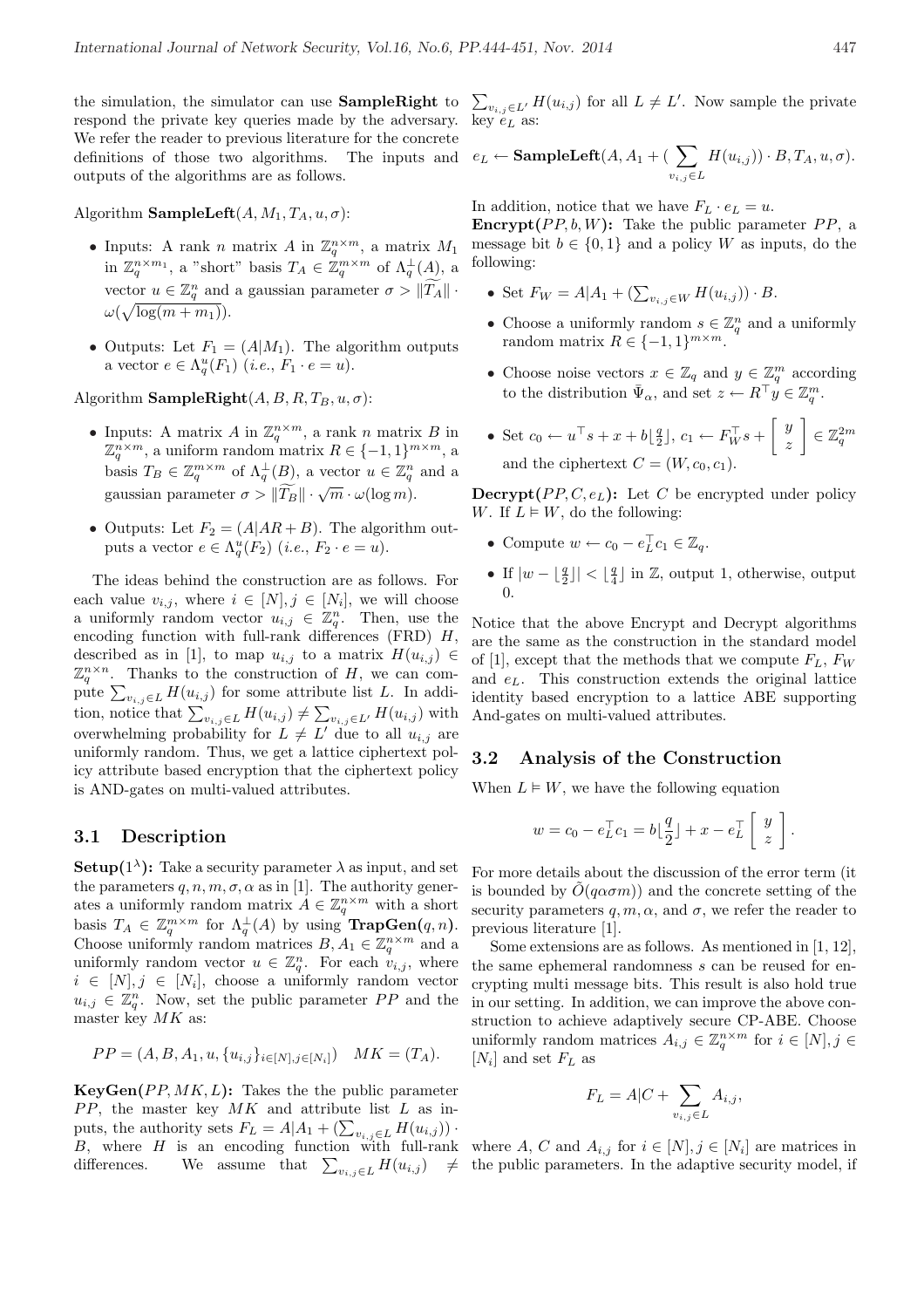we view the original lattice identity based encryption in [1] as a lattice ABE supporting And-gates on two-valued attributes  $(i.e., 1 \text{ or } 0)$ , this construction extends it to a lattice ABE that achieves And-gates on multi-valued attributes.

Now we show that the first construction is secure in the standard model under the learning with errors assumption.

Theorem 3. The advantage of an adversary in the selective game is negligible under the  $(\mathbb{Z}_q, n, \overline{\Psi}_\alpha)$ -LWE assumption in our above construction.

Proof. We prove this theorem along the line of the proof of theorem 6 in [1]. Suppose there exists a PPT adversary, A, that can attack our scheme in the Selective model with advantage  $\epsilon$ . We build a simulator  $\beta$  that can decide the  $(\mathbb{Z}_q, n, \bar{\Psi}_{\alpha})$ -LWE problem with advantage  $\epsilon$ . The simulator  $\beta$  uses the adversary  $\mathcal A$  to distinguish the LWE oracle  $\mathcal{O}$ . First  $\mathcal{B}$  queries the LWE oracle  $\mathcal{O}$  for  $m+1$ times and receives fresh pairs  $(u_k, v_k) \in \mathbb{Z}_q^n \times \mathbb{Z}_q$ , where  $k \in \{0, 1, 2, \ldots, m\}$ , then  $\beta$  proceeds as follows:

- Init:  $A$  announces to  $B$  the challenge access structure  $W^* = (W_1^*, W_2^*, \dots, W_N^*)$ .
- Setup:  $\beta$  prepares the public parameters as follows.
	- Set u to be  $u_0$  and construct A by letting the k-th column of A to be  $u_k$  for  $k = 1, 2, ..., m$ from the LWE pairs.
	- B chooses a uniformly random matrix R<sup>∗</sup> ∈  ${-1, 1}^{m \times m}$ , and let  $R^*$  be the random matrix used for generating the challenge ciphertext  $C^*$ .
	- Generate a uniformly random matrix  $B$  by invoking algorithm  $\textbf{TrapGen}(q, n)$  and retain the basis  $T_B \in \mathbb{Z}_q^{m \times m}$  for  $\Lambda_q^{\perp}(B)$ .
	- For each  $v_{i,j}$ , where  $i \in [N], j \in [N_i]$ , choose a uniformly random vector  $u_{i,j} \in \mathbb{Z}_q^n$ .
	- Set  $A_1 = AR^* \sum_{v_{i,j} \in W^*} H(u_{i,j}) \cdot B$  and give the parameters  $(A, B, A_1, u, \{u_{i,j}\}_{i \in [N], j \in [N_i]})$ to A.

Notice that these parameters have the correct distributions.

• **Phase 1:**  $\beta$  can use the trapdoor  $T_B$  to respond to private key queries. Assume that  $A$  queries a private key for L, where  $L \not\models W^*$ . B first computes vate key for L, where  $L \nvdash W$ . B first computes<br> $B' = (\sum_{v_{i,j} \in L} H(u_{i,j}) - \sum_{v_{i,j} \in W^*} H(u_{i,j})) \cdot B$  and sets  $F_L = \tilde{A} | AR^* + B'$ . Then it responds as

 $e_L \leftarrow$  SampleRight $(A, B', R^*, T_B, u, \sigma)$ .

By construction, we have

$$
F_L = A|AR^* + B'
$$
  
=  $A|AR^* + (\sum_{v_{i,j} \in L} H(u_{i,j}) - \sum_{v_{i,j} \in W^*} H(u_{i,j})) \cdot B$   
=  $A|AR^* - (\sum_{v_{i,j} \in W^*} H(u_{i,j})) \cdot B + (\sum_{v_{i,j} \in L} H(u_{i,j})) \cdot B$   
=  $A|A_1 + (\sum_{v_{i,j} \in L} H(u_{i,j})) \cdot B$ 

Thus, the above values  $F_L$  and  $e_L$  have the correct forms.

• Challenge: B receives a message bit  $b^* \in \{0,1\}$ from A and generates the challenge ciphertext that encrypted under the access structure  $W^*$  as follows.

- Set 
$$
\mathbf{v}^* = [\mathbf{v}_1, \mathbf{v}_2, \dots, \mathbf{v}_m]^\top \in \mathbb{Z}_q^m
$$
,  $c_0^* = \mathbf{v}_0 + b^* \lfloor \frac{q}{2} \rfloor \in \mathbb{Z}_q$ , and  $c_1^* = \begin{bmatrix} \mathbf{v}^* \\ (R^*)^\top \mathbf{v}^* \end{bmatrix} \in \mathbb{Z}_q^{2m}$ ,  
where  $\mathbf{v}_0, \mathbf{v}_1, \dots, \mathbf{v}_m$  from the LWE instance.

 $-$  B chooses a random bit  $r \in \{0,1\}$ . If  $r = 0$ , return  $C^* = (W^*, c_0^*, c_1^*)$  to A as the challenge ciphertext. If  $r = 1$ , choose randomly  $c_0 \in \mathbb{Z}_q$ and  $c_1 \in \mathbb{Z}_q^{2m}$  and return  $(W^*, c_0, c_1)$  to A as the challenge ciphertext.

It is easy to see that the above challenge ciphertext has the correct distribution. When  $\mathcal{O} = \mathcal{O}_s$ , by the setting of the public parameters, we have  $F_{W^*}$  =  $A|AR^*$  and  $v^* = A^\top s + y$  for some random noise vector  $y \in \mathbb{Z}_q^m$  with distribution  $\bar{\Psi}_{\alpha}$ . Therefore,  $c_0^*$ and  $c_1^*$  have the correct forms. When  $\mathcal{O} = \mathcal{O}_{\$}$ , the challenge ciphertext is uniform in  $\mathbb{Z}_q \times \mathbb{Z}_q^{2m}$ .

- Phase 2: The simulator works as in Phase 1.
- Guess: B receives a guess  $r'$  for r from A, and outputs  $r'$  as the answer to the LWE challenge.

Thus  $\mathcal B$  has advantage  $\epsilon$  to decide the  $(\mathbb{Z}_q, n, \bar{\Psi}_\alpha)$ -LWE problem. This completes the proof.  $\Box$ 

# 4 Our Construction based on the ABB-2 Scheme

This construction uses the technology of lattice basis delegation in fixed dimension and is based on the Hierarchical IBE [2]. The following algorithms are useful for our construction. The reader is referred to [2, 12] for more details about these algorithms.

Algorithm  $\textbf{SamplePre}(A, T_A, u, \sigma)$ :

• Inputs: A matrix A in  $\mathbb{Z}_q^{n \times m}$   $(q \geq 2, m > n)$ , a basis  $T_A \in \mathbb{Z}_q^{m \times m}$  of  $\Lambda_q^{\perp}(A)$ , a vector  $u \in \mathbb{Z}_q^n$  and a gaussian parameter  $\sigma > ||\widetilde{T_A}|| \cdot \omega(\sqrt{\log m}).$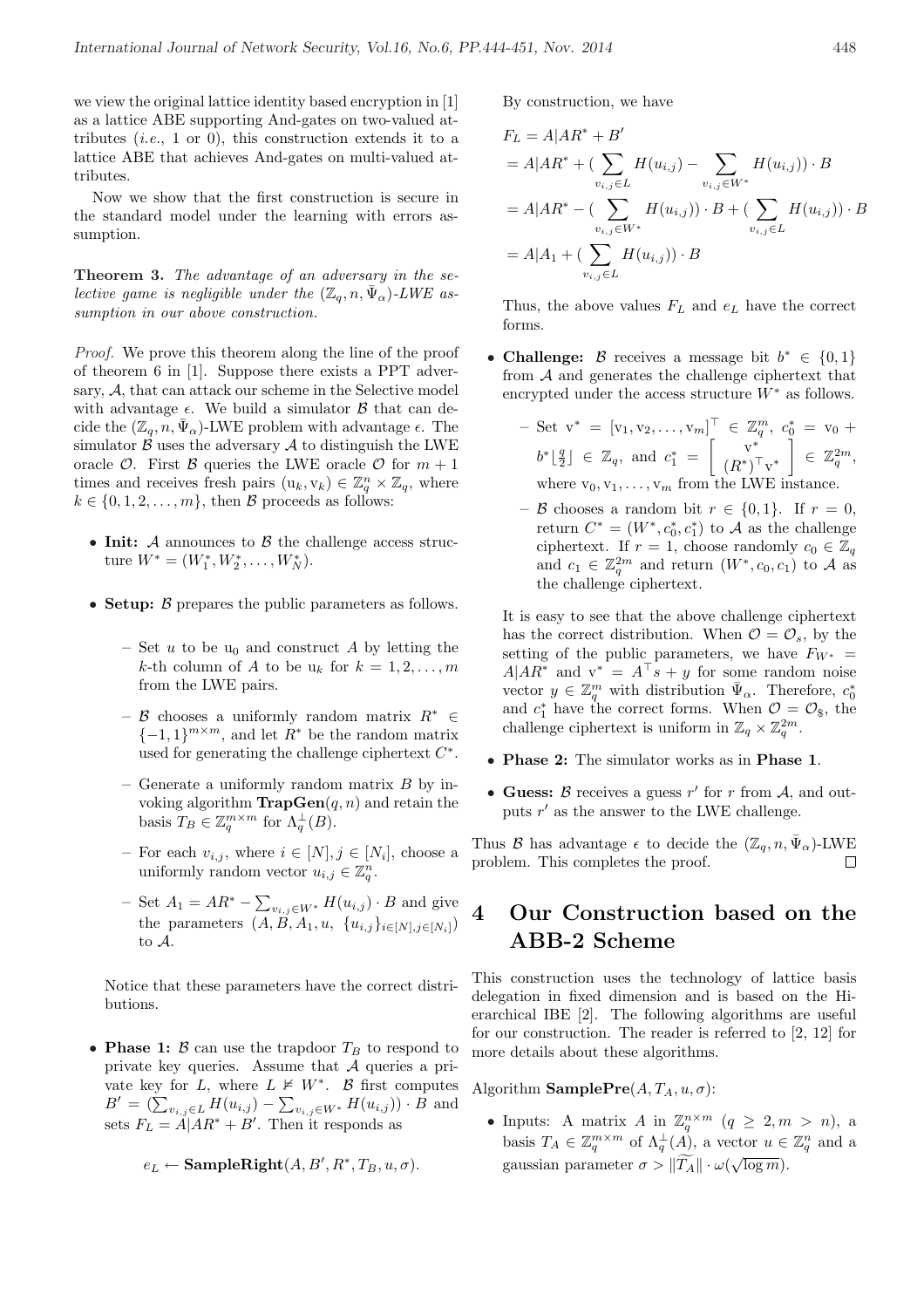• Outputs: A vector  $x \in \Lambda_q^u(A)$ , which is sampled from **Encrypt** $(PP, b, W)$ : Take the public parameter PP, a tribution  $\mathcal{D}_{\Lambda_q^u(A),\sigma}$  is a discrete Gaussian distribution as inputs, do the following: over  $\Lambda_q^u(A)$  with parameter  $\sigma$ .

Let  $\mathcal{D}_{m \times m}$  denote the distribution on matrices in  $\mathbb{Z}^{m \times m}$  defined as  $(\mathcal{D}_{\mathbb{Z}^m,\sigma})^m$  conditioned on the resulting matrix being  $\mathbb{Z}_q$ -invertible [2].  $\mathcal{D}_{\mathbb{Z}^m,\sigma}$  is the discrete Gaussian distribution over  $\mathbb{Z}^m$  with parameter  $\sigma = \sqrt{n \log q} \cdot \omega(\sqrt{\log m}).$ 

Algorithm  $\textbf{SampleR}(1^m)$ :

• The algorithm returns a  $\mathbb{Z}_q$ -invertible matrix  $R \in$  $\mathbb{Z}^{m \times m}$  sampled from  $\mathcal{D}_{m \times m}$ .

Algorithm **BasisDel** $(A, R, T_A, \sigma)$ :

- Inputs: A rank n matrix A in  $\mathbb{Z}_q^{n \times m}$ , a  $\mathbb{Z}_q$ -invertible matrix R, a basis  $T_A \in \mathbb{Z}_q^{m \times m}$  of  $\Lambda_q^{\perp}(A)$  and a gaussian parameter  $\sigma \in \mathbb{R}_{>0}$ .
- Outputs: Let  $B = AR^{-1} \in \mathbb{Z}_q^{n \times m}$ . The algorithm outputs a basis  $T_B$  of  $\Lambda_q^{\perp}(B)$ .

#### Algorithm  $$

- Input: A rank n matrix A in  $\mathbb{Z}_q^{n \times m}$ .
- Outputs: A matrix  $R \in \mathbb{Z}^{m \times m}$ , which is sampled from a distribution statistically close to  $\mathcal{D}_{m \times m}$ , and a basis  $T_B$  where  $B = AR^{-1} \in \mathbb{Z}_q^{n \times m}$ .

Throughout this construction, we fix the order of ma-I infoughout this construction, we fix the order of matrices multiplication in  $\prod_{v_{i,j}\in L} R_{i,j}$  for some attribute list  $L$  according to the reverse order of  $L$ . We will choose a matrix  $R_{i,j} \in \mathbb{Z}_q^{m \times m}$  for each value  $v_{i,j}$ , where  $i \in [N], j \in [N_i].$ 

#### 4.1 Description

**Setup**( $1^n$ ): Takes a security parameter *n* as input, and the authority generates a uniformly random matrix  $A \in$  $\mathbb{Z}_q^{n \times m}$  with a short basis  $T_A \in \mathbb{Z}_q^{m \times m}$  for  $\Lambda_q^{\perp}(A)$  by using **TrapGen** $(q, n)$ . Choose matrices  $R_{i,j} \in \mathbb{Z}_q^{m \times m}$  for  $i \in$  $[N], j \in [N_i]$  according to the distribution  $\mathcal{D}_{m \times m}$  by using **SampleR**(1<sup>m</sup>) and a uniformly random vector  $u \in \mathbb{Z}_q^n$ . Now, set the public parameter  $PP$  and the master key  $MK$  as:

$$
PP = (A, \{R_{i,j}\}_{i \in [N], j \in [N_i]}, u) \quad MK = (T_A).
$$

 $KeyGen(PP, MK, L):$  Take the the public parameter  $PP$ , the master key  $MK$  and a attribute list  $L = (L_1, L_2, \ldots, L_N)$  as inputs, where  $L_i = v_{i,j}$ be the value for  $i \in [N]$  and  $j \in N_i$ . The authority sets  $F_L = A(\prod_{v_{i,j} \in L} R_{i,j})^{-1}$ . Now invoke BasisDel(A,  $\prod_{v_{i,j}\in L} R_{i,j}, T_A, \sigma$ ) to generate a basis  $T_L$ for lattice  $\Lambda_q^{\top}(F_L)$ , and then sample the private key  $e_L$ as:

$$
e_L \leftarrow \textbf{SamplePre}(F_L, T_L, u, \sigma).
$$

a distribution statistically close to  $\mathcal{D}_{\Lambda_q^u(A),\sigma}$ . The dis- message bit  $b \in \{0,1\}$  and a policy  $W = (W_1,\ldots,W_N)$ 

- Set  $F_W = A(\prod_{v_{i,j} \in W} R_{i,j})^{-1}$ .
- Choose a uniformly random  $s \in \mathbb{Z}_q^n$ .
- Choose noise vectors  $x \in \mathbb{Z}_q$  and  $y \in \mathbb{Z}_q^m$  according to the distribution  $\bar{\Psi}_{\alpha}$ .
- Set  $c_0 \leftarrow u^{\top} s + x + b \lfloor \frac{q}{2} \rfloor, c_1 \leftarrow F_W^{\top} s + y \in \mathbb{Z}_q^m$  and the ciphertext  $C = (W, c_0, c_1)$ .

**Decrypt**( $PP, C, e_L$ ): Let C be encrypted under policy W. If  $L \models W$ , do the following:

- Compute  $w \leftarrow c_0 e_L^{\top} c_1 \in \mathbb{Z}_q$ .
- If  $|w \lfloor \frac{q}{2} \rfloor| < \lfloor \frac{q}{4} \rfloor$  in Z, output 1, otherwise, output 0.

If we view the lattice IBE scheme in [2] as a lattice ABE supporting And-gates on two-valued attributes (i.e., 1 or 0), the above construction extends it to a lattice ABE supporting And-gates on multi-valued attributes.

#### 4.2 Analysis of the Construction

When  $L \models W$ , we have the following equation

$$
w = c_0 - e_L^{\top} c_1 = b \left\lfloor \frac{q}{2} \right\rfloor + x - e_L^{\top} y.
$$

For more details about the discussion of the error term and the concrete setting of the security parameters, we refer the reader to previous literature [2]. Now, we show that the second construction is secure in the standard model under the learning with errors assumption.

Theorem 4. The advantage of an adversary in the selective game is negligible under the  $(\mathbb{Z}_q, n, \bar{\Psi}_\alpha)$ -LWE assumption in our above construction.

Proof. We prove this theorem along the line in [2]. Suppose there exists a PPT adversary, A, that can attack our scheme in the Selective model with advantage  $\epsilon$ . We build a simulator  $\mathcal B$  that can decide the  $(\mathbb{Z}_q, n, \bar\Psi_\alpha)$ -LWE problem with advantage  $\epsilon$ . The simulator  $\beta$  uses the adversary A to distinguish the LWE oracle  $\mathcal{O}$ . First  $\mathcal{B}$  queries the LWE oracle  $\mathcal O$  for  $m+1$  times and receives fresh pairs  $(u_k, v_k) \in \mathbb{Z}_q^n \times \mathbb{Z}_q$ , where  $k = 0, 1, 2, \ldots, m$ , then  $\beta$  proceeds as follows:

- Init:  $A$  announces to  $B$  the challenge access structure  $W^* = (W_1^*, W_2^*, \ldots, W_N^*).$
- Setup:  $\beta$  prepares the public parameters as follows.
	- Set u to be  $u_0$  and construct a matrix  $A_0$  by letting the k-th column of A to be  $u_k$  for  $k =$  $1, 2, \ldots, m$  from the LWE pairs.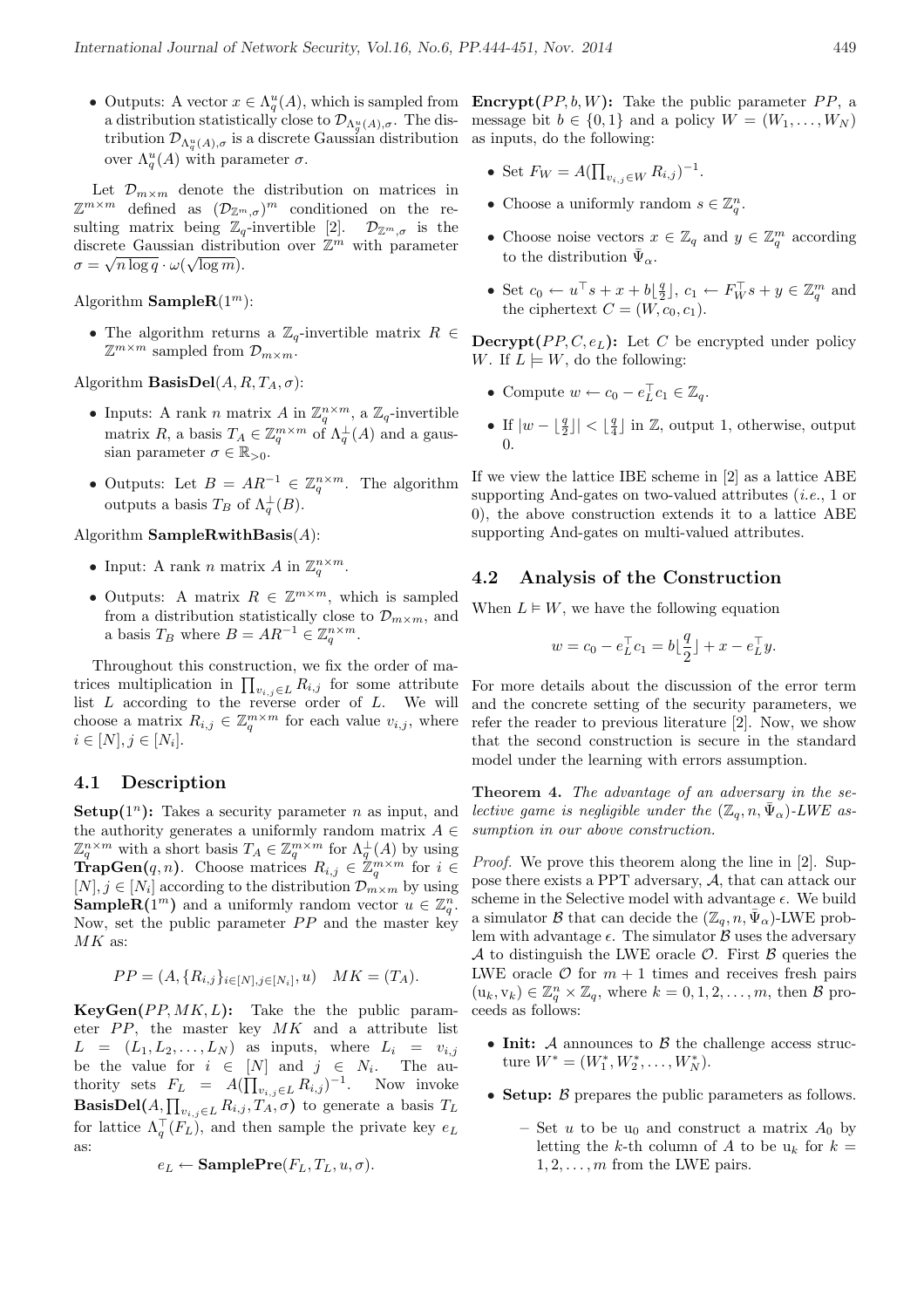- Let  $i \in [N], j \in [N_i]$ , for each  $v_{i,j} = W_i^*$  (denote such  $v_{i,j}$  by  $v_{i,j_i^*}$ , sample random matrices  $R_{i,j_i^*}$ by using algorithm **SampleR** $(1^m)$ . So we get  $R_{1,j_1^*}, \ldots, R_{N,j_N^*}.$
- $-$  Set  $A = A_0 R_{N,j_N^*} \dots R_{1,j_1^*}$ . Let  $F_i =$  $A(R_{1,j_1^*})^{-1} \dots (R_{i-1,j_{i-1}^*})^{-1}$  for  $i = 1, \dots, N$  $(F_1 = A \text{ for } i = 1)$ . For each  $F_i$ ,  $\beta$  invokes SampleRwithBasis $(F_i)$  for  $N_i-1$  times to get matrices  $R_{i,j}$  and basis  $T_{i,j}$  for  $\Lambda_q^{\perp}(F_i(R_{i,j})^{-1}),$ where  $j \in [N_i], j \neq j_i^*$ . Give the parameters  $(A, u, \{R_{i,j}\}_{i\in[N],j\in[N_i]})$  to A.

B retains  $T_{i,j}$  for  $\Lambda_q^{\perp}(F_i(R_{i,j})^{-1})$ , where  $i \in [N], j \in$  $[N_i], j \neq j_i^*$ . Notice that these parameters have the correct distributions.

• **Phase 1:**  $\beta$  can use the trapdoor bases  $T_{i,j}$  generated in the above stage to respond to private key queries. Assume that  $A$  queries a private key for  $L$ , where  $L \not\vDash W^*$ . There must exist some i such that  $v_{i,j} \in L$  and  $v_{i,j} \notin W^*$ , and this means that  $j \neq j_i^*$ . We denote the smallest  $i$  by  $t$ . Then we have

$$
F_L = A(\prod_{v_{i,j}\in L} R_{i,j})^{-1}
$$
  
=  $A_0 R_{N,j_N^*} \dots R_{1,j_1^*} (\prod_{v_{i,j}\in L} R_{i,j})^{-1}$   
=  $A_0 R_{N,j_N^*} \dots R_{t,j_t^*} \cdot (\prod_{v_{i,j}\in L, i\geq t} R_{i,j})^{-1}$   
=  $A_0 R_{N,j_N^*} \dots R_{t,j_t^*} \cdot (R_{t,j})^{-1} \cdot (\prod_{v_{i,j}\in L, i>t} R_{i,j})^{-1}$   
=  $F_t \cdot (R_{t,j})^{-1} \cdot (\prod_{v_{i,j}\in L, i>t} R_{i,j})^{-1}$ .

By construction,  $\beta$  knows a basis  $T_{t,j}$  for  $\Lambda_q^{\perp}(F_t(R_{t,j})^{-1})$  where  $j \in [N_t], j \neq j_t^*$ . Now  $\mathcal{B}$  invokes  $\textbf{BasisDel}(F_t\cdot(R_{t,j})^{-1},\prod_{v_{i,j}\in L,i>t}R_{i,j},T_{t,j},\sigma)$ to generate a basis  $T_L$  for lattice  $\Lambda_q^{\top}(F_L)$ . B samples the private key  $e_L$  as

$$
e_L \leftarrow \textbf{SamplePre}(F_L, T_L, u, \sigma),
$$

and gives it to  $A$ . Notice that the above values  $F<sub>L</sub>$ and  $e<sub>L</sub>$  have the correct forms.

• Challenge: B receives a message bit  $b^* \in \{0, 1\}$  from A. By construction, we have

$$
F_{W^*} = A(\prod_{v_{i,j} \in W^*} R_{i,j})^{-1}
$$
  
=  $A_0 R_{N,j_N^*} \dots R_{1,j_1^*} (\prod_{v_{i,j} \in W^*} R_{i,j})^{-1}$   
=  $A_0$ .

 $\beta$  generates the challenge ciphertext that encrypted under the access structure  $W^*$  as follows.

- $-$  Set v<sup>\*</sup> = [v<sub>1</sub>, v<sub>2</sub>, . . . , v<sub>m</sub>]<sup>⊤</sup> ∈  $\mathbb{Z}_q^m$ ,  $c_0^*$  = v<sub>0</sub> +  $b^* \lfloor \frac{q}{2} \rfloor \in \mathbb{Z}_q$ , and  $c_1^* = v^*$ , where  $v_k$  from the LWE instances for  $k = 0, 1, \ldots, m$ .
- B chooses a random bit  $r \in \{0,1\}$ . If  $r = 0$ , return  $C^* = (W^*, c_0^*, c_1^*)$  to A as the challenge ciphertext. If  $r = 1$ , choose randomly  $c_0 \in \mathbb{Z}_q$ and  $c_1 \in \mathbb{Z}_q^m$  and return  $(W^*, c_0, c_1)$  to A as the challenge ciphertext.

It is easy to see that the above challenge ciphertext has the correct distribution. When  $\mathcal{O} = \mathcal{O}_s$ , by the setting of the public parameters, we have  $F_{W^*} = A_0$ and  $v^* = A_0^\top s + y$  for some random noise vector  $y \in \mathbb{Z}_q^m$  with distribution  $\bar{\Psi}_{\alpha}$ . Therefore,  $c_0^*$  and  $c_1^*$ have the correct forms. When  $\mathcal{O} = \mathcal{O}_{\$}$ , the challenge ciphertext is uniform in  $\mathbb{Z}_q \times \mathbb{Z}_q^{2m}$ .

- Phase 2: The simulator works as in Phase 1.
- Guess: B receives a guess  $r'$  for r from A, and outputs  $r'$  as the answer to the LWE challenge.

Thus  $\mathcal B$  has advantage  $\epsilon$  to decide the  $(\mathbb{Z}_q, n, \bar{\Psi}_\alpha)$ -LWE problem. This completes the proof.

## 5 Conclusions

We present two constructions for lattice ciphertext policy attribute based encryption scheme. The ciphertext policy that we achieved is AND-gates on multi-valued attributes. It is the future work for achieving access structure of more complexity.

# Acknowledgments

This study was supported by the National Natural Science Foundation of China (No. 61202493). The authors gratefully acknowledge the anonymous reviewers for their valuable comments.

## References

- [1] S. Agrawal, D. Boneh, and X. Boyen, "Efficient lattice (h) ibe in the standard model," in Advances in Cryptology - Eurocrypt '10, pp. 553–572. Springer-Verlag, 2010.
- [2] S. Agrawal, D. Boneh, and X. Boyen, "Lattice basis delegation in fixed dimension and shorter-ciphertext hierarchical ibe," in Advances in Cryptology - Crypto '10, pp. 98–115. Springer-Verlag, 2010.
- [3] S. Agrawal, X. Boyen, V. Vaikuntanathan, P. Voulgaris, and H. Wee. "Fuzzy identity based encryption from lattices,". Cryptology ePrint Archive, http://eprint.iacr.org/2011/414, 2011.
- [4] M. Ajtai, "Generating hard instances of the short basis problem," in Automata, Languages and Programming, pp. 1–9. Springer-Verlag, 1999.